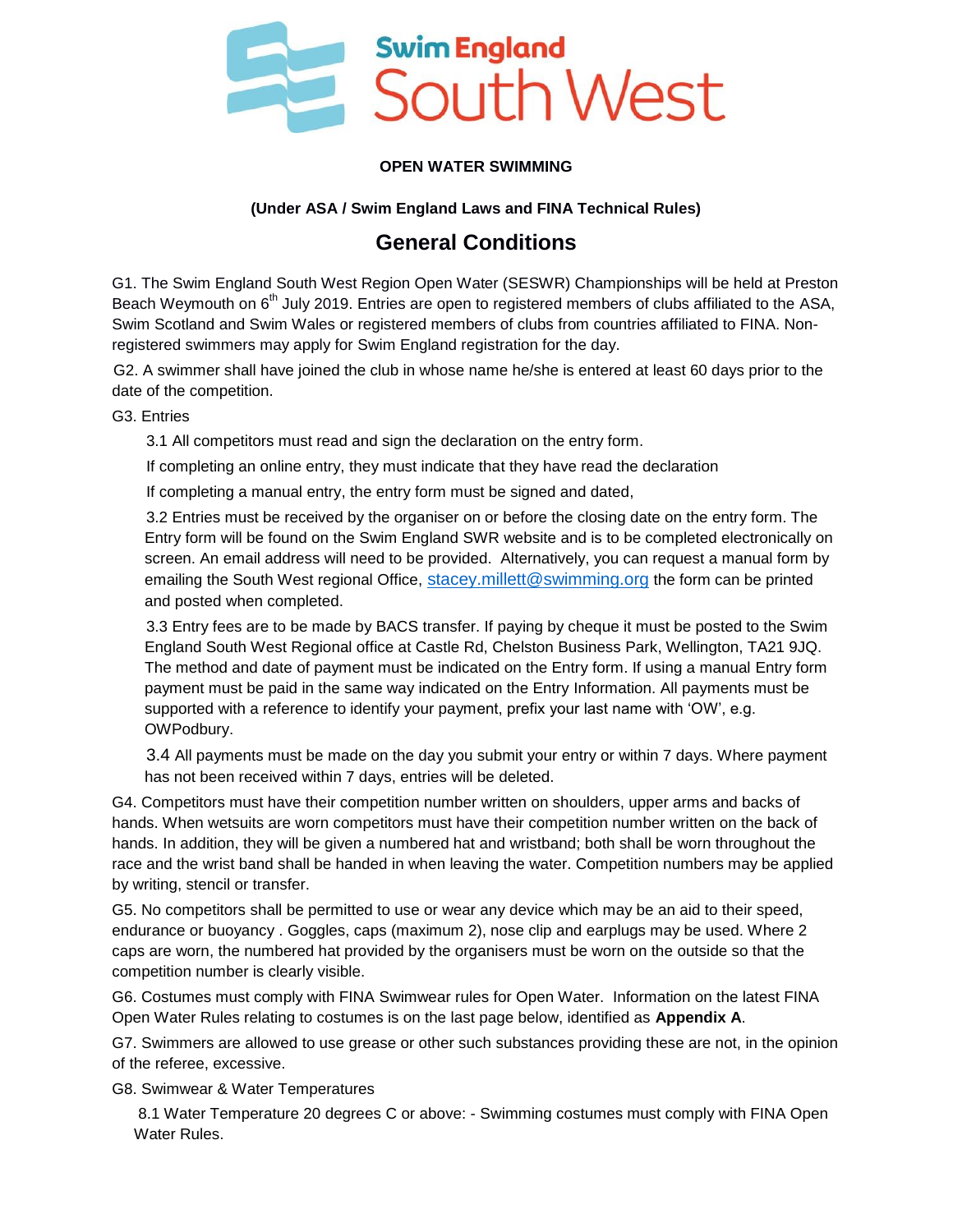8.2 Water Temperature 18 - 20 degrees C - Competitors may choose to wear a Wetsuit, or a Swimming Costume. Both must comply with FINA Open Water Rules.

8.3 Water Temperature 16 - 18 degrees C - Competitors should wear a FINA approved Wetsuit ( see appendix A)

G9. Only official safety boats will be allowed on the course, competitors are not allowed to have a coach or supporter in their own canoe or boat.

G10. Awards.

10.1. SESW Championships: Awards will be made to the first three SESW competitors in each SESW age band, male and female.

10.2 Open awards will only be made to the first three competitors in each age band, male and female from outside of the SESW Region. Subject to rule 10.3.

10.3. In the event of less than four entries in a class awards will be made on the basis of number of entries less one. An award for first place will be given provided at least one swimmer in a class finishes within the time limit.

G11. Trophies.

11.1 The 5km junior trophies will be awarded to the first Swim England SWR swimmer, male and female in the age band 14-16.

11.2 The 5km senior trophies will be awarded to the first Swim England SWR swimmer, male and female in the age band 17 and over.

11.3 The Malcolm Squirrell Memorial cups will be awarded to the first SWR swimmer, male and female in the 3km event.

G12. If, due to inclement weather, the competitions have to be cancelled the organisers will make every effort to re-run the event on another date. If this is not possible, a part of the entry fee may be refunded after all expenses have been paid.

G13. Protests shall be made and dealt with as detailed in ASA / Swim England Law.

G14. Any matters not provided in these conditions shall be decided by the SESW Management Board.

G15. All ages are taken as age on  $31<sup>st</sup>$  December in the year of competition.

G16. All competitors must attend their pre-race briefing. A swimmer who has not attended the safety briefing for each event they have entered will not be permitted to swim

G17. All events are freestyle.

#### **Open and SE SW Open Water Championship Conditions**

C1. The Open and Swim England SWR Open Water Championships will have three events; 2km, 3km and 5km.

C2. Events will be swum in the following age bands:

| 12 years (2km event only) | 17 to 18 years |
|---------------------------|----------------|
| 13 years (2km event only) | 19 to 29 years |
| 14 years                  | 30 to 39 years |
| 15 years                  | 40 to 49 years |
| 16 years                  | 50+ years      |

C3. The 12-year-old and 13-year-old band only applies to the 2km event for all other events the minimum age is 14.

C4. Time limits will be applied as follows:

2km must finish within 30 minutes after the first finisher. 3km must finish within 30 minutes after the first finisher.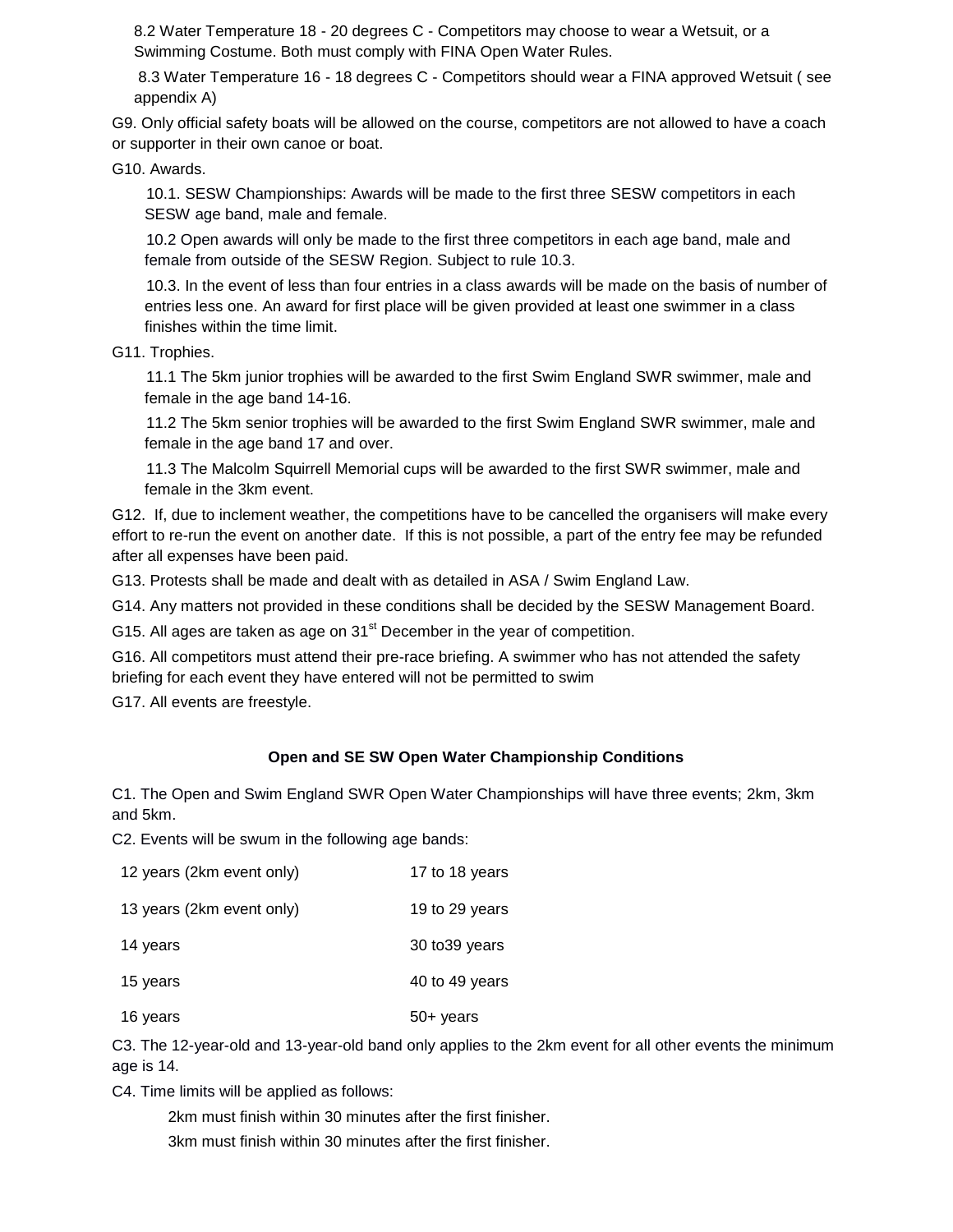5km must finish within 30 minutes after the first finisher.

Should the start be split into male and female for any event, the time limit will apply to the first finisher in gender.

### **1km Taster Event Conditions**

T1. Competitors must be between 11 and 14 years of age as of 31st December in the year of competition.

T2. There will be a time limit of 30 minutes after the start.

T3. Wetsuits are compulsory for all competitors when the water temperature is below 20 degrees C, and not permitted if water temperature is 20 degrees C or above.

T4 All competitors who complete this event will receive a certificate. In addition, awards will be made to the first three competitors in each SESW age band, male and female.

### **SWIM ENGLAND NATIONAL SUMMER OPEN WATER CHAMPIONSHIPS QUALIFIER CONDITIONS**

N1. The 2019 Swim England National Open Water Championship events will be held at Rother Valley Country Park on Monday  $5<sup>th</sup>$  August 2019. Entries will be accepted from the 1<sup>st</sup>, 2<sup>nd</sup> and 3<sup>rd</sup> swimmers, boys and girls, in each of the following ages and distances from the regional open water competition.

| 12 years    | 2km |
|-------------|-----|
| 13 years    | 2km |
| 14 years    | 3km |
| 15 years    | 3km |
| 16 years    | 5km |
| 17/18 years | 5km |
| 19+         | 5km |
|             |     |

National Open Water Championships conditions can be found on the Swim England website.

N2. All ages on 31 December in the year of competition.

N3. Wetsuits are compulsory for all competitors when the water temperature is below 18 degrees C, optional when water temperature is below 20 degrees C and not permitted if water temperature is 20 degrees C or above.

N4. The Open Water secretary will forward the names of all qualifiers to Swim England Open Water events who will invite each individual to submit their entry for the Nationals.